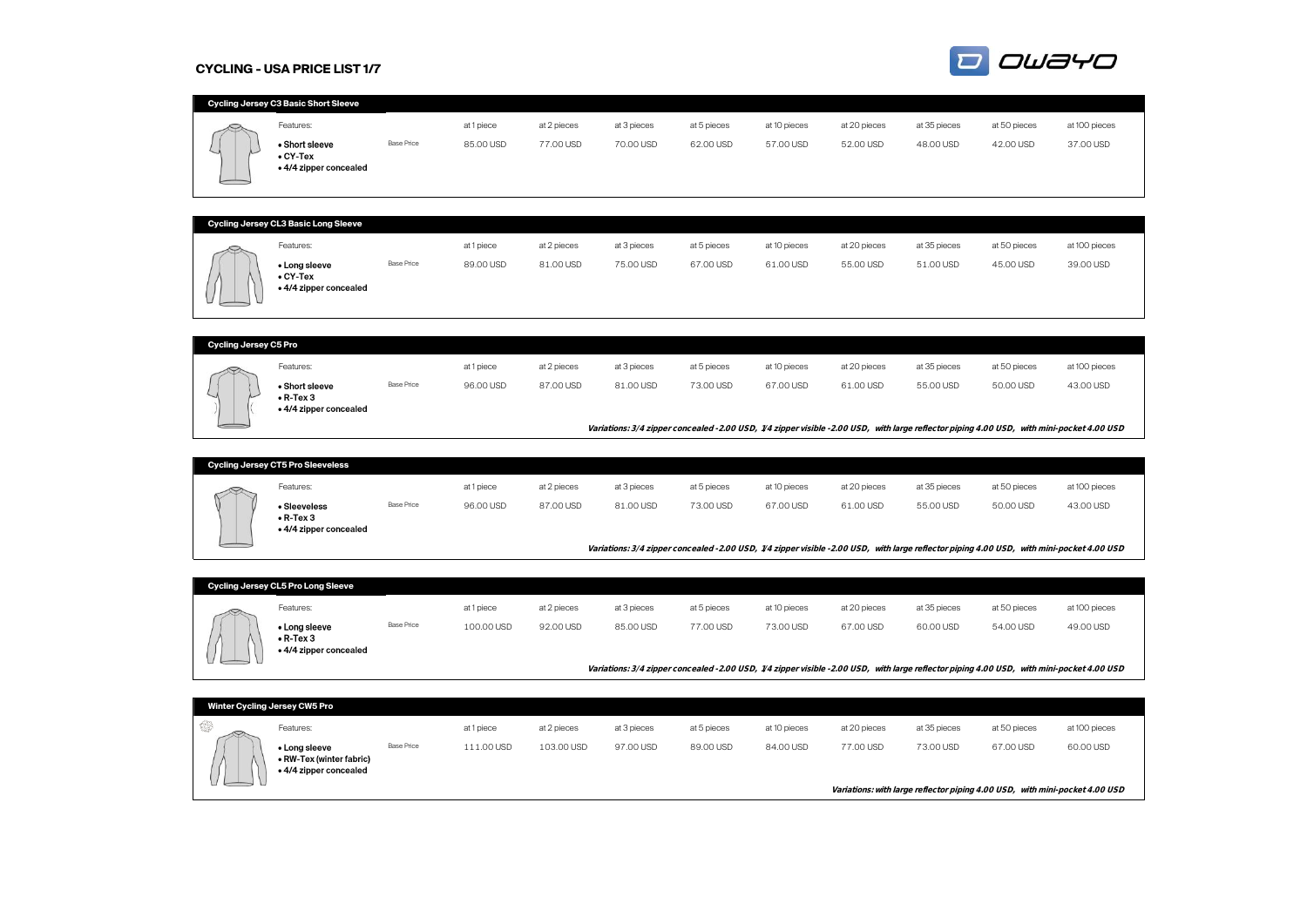### **CYCLING - USA PRICE LIST 2/7**



|     | Cycling Jersey C5w Pro (Women)                     |                   |            |             |             |             |              |              |              |                                                                                                             |               |  |
|-----|----------------------------------------------------|-------------------|------------|-------------|-------------|-------------|--------------|--------------|--------------|-------------------------------------------------------------------------------------------------------------|---------------|--|
|     | Features:                                          |                   | at 1 piece | at 2 pieces | at 3 pieces | at 5 pieces | at 10 pieces | at 20 pieces | at 35 pieces | at 50 pieces                                                                                                | at 100 pieces |  |
|     | • Short sleeve                                     | <b>Base Price</b> | 96.00 USD  | 87.00 USD   | 81.00 USD   | 73.00 USD   | 67.00 USD    | 61.00 USD    | 55.00 USD    | 50.00 USD                                                                                                   | 43.00 USD     |  |
|     | $\bullet$ R-Tex 3                                  |                   |            |             |             |             |              |              |              |                                                                                                             |               |  |
|     | . 4/4 zipper concealed                             |                   |            |             |             |             |              |              |              |                                                                                                             |               |  |
|     |                                                    |                   |            |             |             |             |              |              |              | Variations: 3/4 zipper concealed -2.00 USD, with large reflector piping 4.00 USD, with mini-pocket 4.00 USD |               |  |
|     |                                                    |                   |            |             |             |             |              |              |              |                                                                                                             |               |  |
|     | Cycling Jersey CT5w Pro Sleeveless (Damen)         |                   |            |             |             |             |              |              |              |                                                                                                             |               |  |
|     | Features:                                          |                   | at 1 piece | at 2 pieces | at 3 pieces | at 5 pieces | at 10 pieces | at 20 pieces | at 35 pieces | at 50 pieces                                                                                                | at 100 pieces |  |
|     | • Sleeveless                                       | <b>Base Price</b> | 95.00 USD  | 86.00 USD   | 80.00 USD   | 72.00 USD   | 66.00 USD    | 60.00 USD    | 56.00 USD    | 50.00 USD                                                                                                   | 45.00 USD     |  |
|     | $\bullet$ R-Tex 3<br>• 3/4 zipper concealed        |                   |            |             |             |             |              |              |              |                                                                                                             |               |  |
|     |                                                    |                   |            |             |             |             |              |              |              | Variations: with large reflector piping 4.00 USD, with mini-pocket 4.00 USD                                 |               |  |
|     |                                                    |                   |            |             |             |             |              |              |              |                                                                                                             |               |  |
|     | Cycling Jersey CL5w Pro Long Sleeve (Damen)        |                   |            |             |             |             |              |              |              |                                                                                                             |               |  |
|     |                                                    |                   |            |             |             |             |              |              |              |                                                                                                             |               |  |
|     | Features:                                          |                   | at 1 piece | at 2 pieces | at 3 pieces | at 5 pieces | at 10 pieces | at 20 pieces | at 35 pieces | at 50 pieces                                                                                                | at 100 pieces |  |
|     | • Long sleeve<br>$\bullet$ R-Tex 3                 | <b>Base Price</b> | 100.00 USD | 92.00 USD   | 85.00 USD   | 77.00 USD   | 73.00 USD    | 67.00 USD    | 60.00 USD    | 54.00 USD                                                                                                   | 49.00 USD     |  |
|     | • 4/4 zipper concealed                             |                   |            |             |             |             |              |              |              |                                                                                                             |               |  |
|     |                                                    |                   |            |             |             |             |              |              |              | Variations: with large reflector piping 4.00 USD, with mini-pocket 4.00 USD                                 |               |  |
|     |                                                    |                   |            |             |             |             |              |              |              |                                                                                                             |               |  |
|     | Winter Cycling Jersey CW5w Pro (Women)             |                   |            |             |             |             |              |              |              |                                                                                                             |               |  |
| ģ3. | Features:                                          |                   | at 1 piece | at 2 pieces | at 3 pieces | at 5 pieces | at 10 pieces | at 20 pieces | at 35 pieces | at 50 pieces                                                                                                | at 100 pieces |  |
|     | • Long sleeve                                      | <b>Base Price</b> | 111.00 USD | 103.00 USD  | 97.00 USD   | 89.00 USD   | 84.00 USD    | 77.00 USD    | 73.00 USD    | 67.00 USD                                                                                                   | 60.00 USD     |  |
|     | • RW-Tex (winter fabric)<br>. 4/4 zipper concealed |                   |            |             |             |             |              |              |              |                                                                                                             |               |  |
|     |                                                    |                   |            |             |             |             |              |              |              |                                                                                                             |               |  |
|     |                                                    |                   |            |             |             |             |              |              |              | Variations: with large reflector piping 4.00 USD, with mini-pocket 4.00 USD                                 |               |  |
|     |                                                    |                   |            |             |             |             |              |              |              |                                                                                                             |               |  |
|     | MTB Jersey M6 Hero Short Sleeve                    |                   |            |             |             |             |              |              |              |                                                                                                             |               |  |
|     | Features:                                          |                   | at 1 piece | at 2 pieces | at 3 pieces | at 5 pieces | at 10 pieces | at 20 pieces | at 35 pieces | at 50 pieces                                                                                                | at 100 pieces |  |
|     | • Short sleeve<br>• Round neck                     | <b>Base Price</b> | 88.00 USD  | 80.00 USD   | 74.00 USD   | 66.00 USD   | 57.00 USD    | 53.00 USD    | 48.00 USD    | 44.00 USD                                                                                                   | 39.00 USD     |  |
|     | $\bullet$ TS-Tex                                   |                   |            |             |             |             |              |              |              |                                                                                                             |               |  |
|     |                                                    |                   |            |             |             |             |              |              |              |                                                                                                             |               |  |
|     |                                                    |                   |            |             |             |             |              |              |              |                                                                                                             |               |  |
|     | MTB Jersey M6 Hero Long Sleeve                     |                   |            |             |             |             |              |              |              |                                                                                                             |               |  |
|     | Features:                                          |                   | at 1 piece | at 2 pieces | at 3 pieces | at 5 pieces | at 10 pieces | at 20 pieces | at 35 pieces | at 50 pieces                                                                                                | at 100 pieces |  |
|     | • Long sleeve                                      | <b>Base Price</b> | 93.00 USD  | 86.00 USD   | 79.00 USD   | 71.00 USD   | 64.00 USD    | 58.00 USD    | 54.00 USD    | 49.00 USD                                                                                                   | 44.00 USD     |  |
|     | • Round neck                                       |                   |            |             |             |             |              |              |              |                                                                                                             |               |  |
|     | $\bullet$ TS-Tex                                   |                   |            |             |             |             |              |              |              |                                                                                                             |               |  |
|     |                                                    |                   |            |             |             |             |              |              |              |                                                                                                             |               |  |
|     |                                                    |                   |            |             |             |             |              |              |              |                                                                                                             |               |  |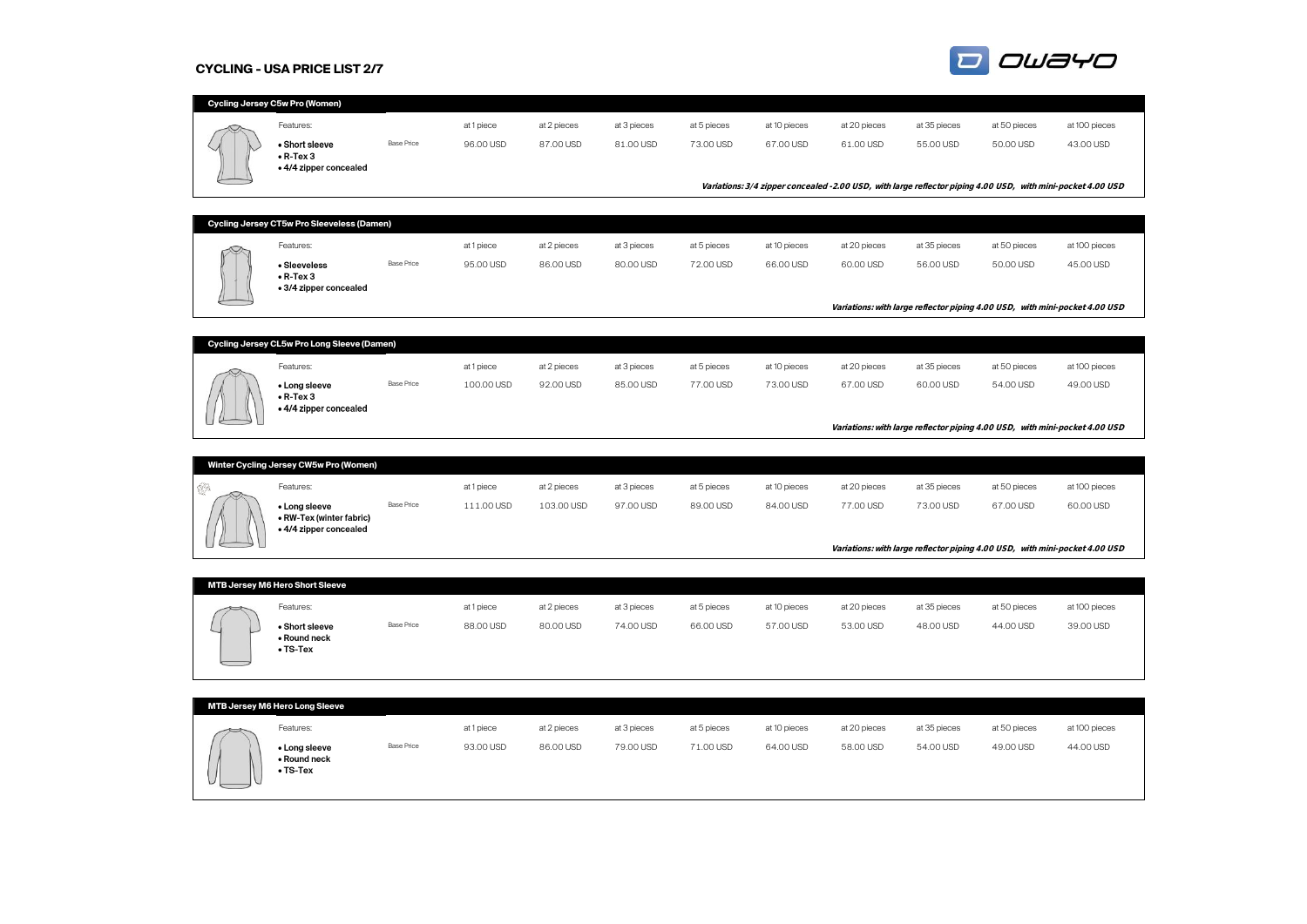#### **CYCLING - USA PRICE LIST 3/7**



| <b>MTB Jersey F1 Kids</b>         |                                 |                   |            |             |             |             |              |              |              |              |                                    |
|-----------------------------------|---------------------------------|-------------------|------------|-------------|-------------|-------------|--------------|--------------|--------------|--------------|------------------------------------|
|                                   | Features:                       |                   | at 1 piece | at 2 pieces | at 3 pieces | at 5 pieces | at 10 pieces | at 20 pieces | at 35 pieces | at 50 pieces | at 100 pieces                      |
|                                   | • Short sleeve                  | <b>Base Price</b> | 69.00 USD  | 61.00 USD   | 55.00 USD   | 47.00 USD   | 39.00 USD    | 37.00 USD    | 37.00 USD    | 32.00 USD    | 29.00 USD                          |
|                                   | $\bullet$ TS-Tex                |                   |            |             |             |             |              |              |              |              |                                    |
|                                   | • V-neck                        |                   |            |             |             |             |              |              |              |              |                                    |
|                                   |                                 |                   |            |             |             |             |              |              |              |              |                                    |
|                                   |                                 |                   |            |             |             |             |              |              |              |              |                                    |
|                                   | MTB Jersey FL1 Kids Long Sleeve |                   |            |             |             |             |              |              |              |              |                                    |
|                                   |                                 |                   |            |             |             |             |              |              |              |              |                                    |
|                                   | Features:                       |                   | at 1 piece | at 2 pieces | at 3 pieces | at 5 pieces | at 10 pieces | at 20 pieces | at 35 pieces | at 50 pieces | at 100 pieces                      |
|                                   | • Long sleeve                   | <b>Base Price</b> | 71.00 USD  | 63.00 USD   | 57.00 USD   | 49.00 USD   | 41.00 USD    | 39.00 USD    | 39.00 USD    | 35.00 USD    | 31.00 USD                          |
|                                   | $\bullet$ TS-Tex<br>• V-neck    |                   |            |             |             |             |              |              |              |              |                                    |
|                                   |                                 |                   |            |             |             |             |              |              |              |              |                                    |
|                                   |                                 |                   |            |             |             |             |              |              |              |              |                                    |
|                                   |                                 |                   |            |             |             |             |              |              |              |              |                                    |
| <b>Cycling Shorts CP2 Sport</b>   |                                 |                   |            |             |             |             |              |              |              |              |                                    |
|                                   | Features:                       |                   | at 1 piece | at 2 pieces | at 3 pieces | at 5 pieces | at 10 pieces | at 20 pieces | at 35 pieces | at 50 pieces | at 100 pieces                      |
|                                   | • with bib straps               | <b>Base Price</b> | 96.00 USD  | 88.00 USD   | 82.00 USD   | 73.00 USD   | 68.00 USD    | 62.00 USD    | 58.00 USD    | 54.00 USD    | 48.00 USD                          |
|                                   | $\bullet$ Ti-Tex                |                   |            |             |             |             |              |              |              |              |                                    |
|                                   | • Race-Pad                      |                   |            |             |             |             |              |              |              |              |                                    |
|                                   |                                 |                   |            |             |             |             |              |              |              |              |                                    |
|                                   |                                 |                   |            |             |             |             |              |              |              |              |                                    |
| <b>Cycling Shorts CP5 Pro</b>     |                                 |                   |            |             |             |             |              |              |              |              |                                    |
|                                   |                                 |                   |            |             |             |             |              |              |              |              |                                    |
|                                   | Features:                       |                   | at 1 piece | at 2 pieces | at 3 pieces | at 5 pieces | at 10 pieces | at 20 pieces | at 35 pieces | at 50 pieces | at 100 pieces                      |
|                                   | • with bib straps               | <b>Base Price</b> | 107.00 USD | 99.00 USD   | 93.00 USD   | 85.00 USD   | 79.00 USD    | 73.00 USD    | 69.00 USD    | 63.00 USD    | 56.00 USD                          |
|                                   | $\bullet$ Ti-Tex<br>• Race-Pad  |                   |            |             |             |             |              |              |              |              |                                    |
|                                   |                                 |                   |            |             |             |             |              |              |              |              | Variations: Endurance-Pad 6.00 USD |
|                                   |                                 |                   |            |             |             |             |              |              |              |              |                                    |
| <b>Cycling Shorts CP6 Comp</b>    |                                 |                   |            |             |             |             |              |              |              |              |                                    |
|                                   | Features:                       |                   | at 1 piece | at 2 pieces | at 3 pieces | at 5 pieces | at 10 pieces | at 20 pieces | at 35 pieces | at 50 pieces | at 100 pieces                      |
|                                   | • with bib straps               | <b>Base Price</b> | 112.00 USD | 105.00 USD  | 99.00 USD   | 90.00 USD   | 84.00 USD    | 78.00 USD    | 74.00 USD    | 68.00 USD    | 60.00 USD                          |
|                                   | • Comp-Tex<br>• Race-Pad        |                   |            |             |             |             |              |              |              |              |                                    |
|                                   |                                 |                   |            |             |             |             |              |              |              |              |                                    |
|                                   |                                 |                   |            |             |             |             |              |              |              |              | Variations: Endurance-Pad 6.00 USD |
|                                   |                                 |                   |            |             |             |             |              |              |              |              |                                    |
| <b>Cycling Shorts CP6 Comp FD</b> |                                 |                   |            |             |             |             |              |              |              |              |                                    |
|                                   | Features:                       |                   | at 1 piece | at 2 pieces | at 3 pieces | at 5 pieces | at 10 pieces | at 20 pieces | at 35 pieces | at 50 pieces | at 100 pieces                      |
|                                   | • with bib straps               | <b>Base Price</b> | 118.00 USD | 110.00 USD  | 103.00 USD  | 96.00 USD   | 89.00 USD    | 83.00 USD    | 78.00 USD    | 72.00 USD    | 63.00 USD                          |
|                                   | • Comp-Tex                      |                   |            |             |             |             |              |              |              |              |                                    |
|                                   | • Race-Pad                      |                   |            |             |             |             |              |              |              |              |                                    |
|                                   | • full printed                  |                   |            |             |             |             |              |              |              |              | Variations: Endurance-Pad 6.00 USD |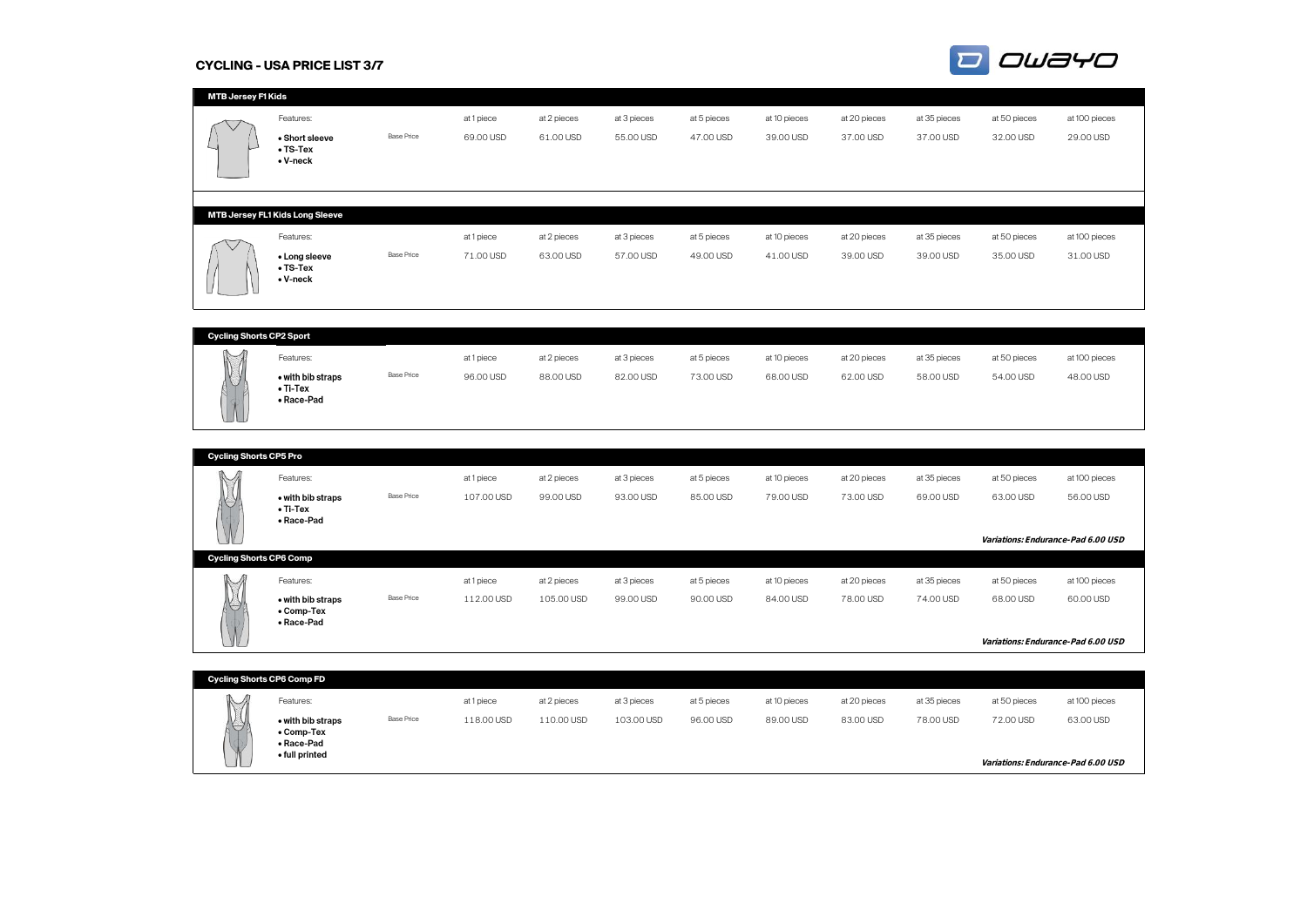#### **CYCLING - USA PRICE LIST 4/7**



|                                 | Bib Tights 3/4 length CPO5 Pro                                   |                   |                          |                           |                           |                          |                           |                           |                           |                                    |                            |
|---------------------------------|------------------------------------------------------------------|-------------------|--------------------------|---------------------------|---------------------------|--------------------------|---------------------------|---------------------------|---------------------------|------------------------------------|----------------------------|
|                                 | Features:<br>• with bib straps<br>$\bullet$ Ti-Tex<br>• Race-Pad | <b>Base Price</b> | at 1 piece<br>115.00 USD | at 2 pieces<br>107.00 USD | at 3 pieces<br>101.00 USD | at 5 pieces<br>93.00 USD | at 10 pieces<br>86.00 USD | at 20 pieces<br>80.00 USD | at 35 pieces<br>75.00 USD | at 50 pieces<br>71.00 USD          | at 100 pieces<br>64.00 USD |
|                                 |                                                                  |                   |                          |                           |                           |                          |                           |                           |                           | Variations: Endurance-Pad 6.00 USD |                            |
|                                 |                                                                  |                   |                          |                           |                           |                          |                           |                           |                           |                                    |                            |
| <b>Bib Tights Long CPL5 Pro</b> |                                                                  |                   |                          |                           |                           |                          |                           |                           |                           |                                    |                            |
|                                 | Features:                                                        |                   | at 1 piece               | at 2 pieces               | at 3 pieces               | at 5 pieces              | at 10 pieces              | at 20 pieces              | at 35 pieces              | at 50 pieces                       | at 100 pieces              |
|                                 | • with bib straps<br>$\bullet$ Ti-Tex<br>• Race-Pad              | <b>Base Price</b> | 118.00 USD               | 110.00 USD                | 103.00 USD                | 96.00 USD                | 89.00 USD                 | 83.00 USD                 | 78.00 USD                 | 74.00 USD                          | 67.00 USD                  |
|                                 |                                                                  |                   |                          |                           |                           |                          |                           |                           |                           | Variations: Endurance-Pad 6.00 USD |                            |
|                                 |                                                                  |                   |                          |                           |                           |                          |                           |                           |                           |                                    |                            |
| Winter Bib Tights CPW5 Pro      |                                                                  |                   |                          |                           |                           |                          |                           |                           |                           |                                    |                            |
| 63                              | Features:                                                        |                   | at 1 piece               | at 2 pieces               | at 3 pieces               | at 5 pieces              | at 10 pieces              | at 20 pieces              | at 35 pieces              | at 50 pieces                       | at 100 pieces              |
|                                 | • with bib straps<br>• XW-Tex (winter fabric)                    | <b>Base Price</b> | 121.00 USD               | 113.00 USD                | 107.00 USD                | 98.00 USD                | 93.00 USD                 | 86.00 USD                 | 81.00 USD                 | 76.00 USD                          | 68.00 USD                  |
|                                 | • Race-Pad                                                       |                   |                          |                           |                           |                          |                           |                           |                           | Variations: Endurance-Pad 6.00 USD |                            |
|                                 |                                                                  |                   |                          |                           |                           |                          |                           |                           |                           |                                    |                            |
|                                 | <b>Cycling Shorts CP5w Pro (Women)</b>                           |                   |                          |                           |                           |                          |                           |                           |                           |                                    |                            |
|                                 | Features:                                                        |                   | at 1 piece               | at 2 pieces               | at 3 pieces               | at 5 pieces              | at 10 pieces              | at 20 pieces              | at 35 pieces              | at 50 pieces                       | at 100 pieces              |
|                                 | . without bib straps<br>$\bullet$ Ti-Tex                         | <b>Base Price</b> | 105.00 USD               | 97.00 USD                 | 91.00 USD                 | 83.00 USD                | 76.00 USD                 | 70.00 USD                 | 68.00 USD                 | 62.00 USD                          | 54.00 USD                  |
|                                 | • Race-Pad                                                       |                   |                          |                           |                           |                          |                           |                           |                           | Variations: Endurance-Pad 6.00 USD |                            |
|                                 |                                                                  |                   |                          |                           |                           |                          |                           |                           |                           |                                    |                            |
|                                 | <b>Cycling Shorts CP6w Comp (Women)</b>                          |                   |                          |                           |                           |                          |                           |                           |                           |                                    |                            |
|                                 | Features:                                                        |                   | at 1 piece               | at 2 pieces               | at 3 pieces               | at 5 pieces              | at 10 pieces              | at 20 pieces              | at 35 pieces              | at 50 pieces                       | at 100 pieces              |
|                                 | • without bib straps<br>• Comp-Tex                               | <b>Base Price</b> | 110.00 USD               | 102.00 USD                | 96.00 USD                 | 88.00 USD                | 81.00 USD                 | 76.00 USD                 | 71.00 USD                 | 66.00 USD                          | 58.00 USD                  |
|                                 | • Race-Pad                                                       |                   |                          |                           |                           |                          |                           |                           |                           | Variations: Endurance-Pad 6.00 USD |                            |
|                                 |                                                                  |                   |                          |                           |                           |                          |                           |                           |                           |                                    |                            |
|                                 | <b>Cycling Wind Jacket CJW5 Pro</b>                              |                   |                          |                           |                           |                          |                           |                           |                           |                                    |                            |
|                                 | Features:                                                        |                   | at 1 piece               | at 2 pieces               | at 3 pieces               | at 5 pieces              | at 10 pieces              | at 20 pieces              | at 35 pieces              | at 50 pieces                       | at 100 pieces              |
|                                 | $\bullet$ G-Tex                                                  | <b>Base Price</b> | 102.00 USD               | 94.00 USD                 | 89.00 USD                 | 81.00 USD                | 75.00 USD                 | 73.00 USD                 | 72.00 USD                 | 70.00 USD                          | 67.00 USD                  |
|                                 |                                                                  |                   |                          |                           |                           |                          |                           |                           |                           |                                    |                            |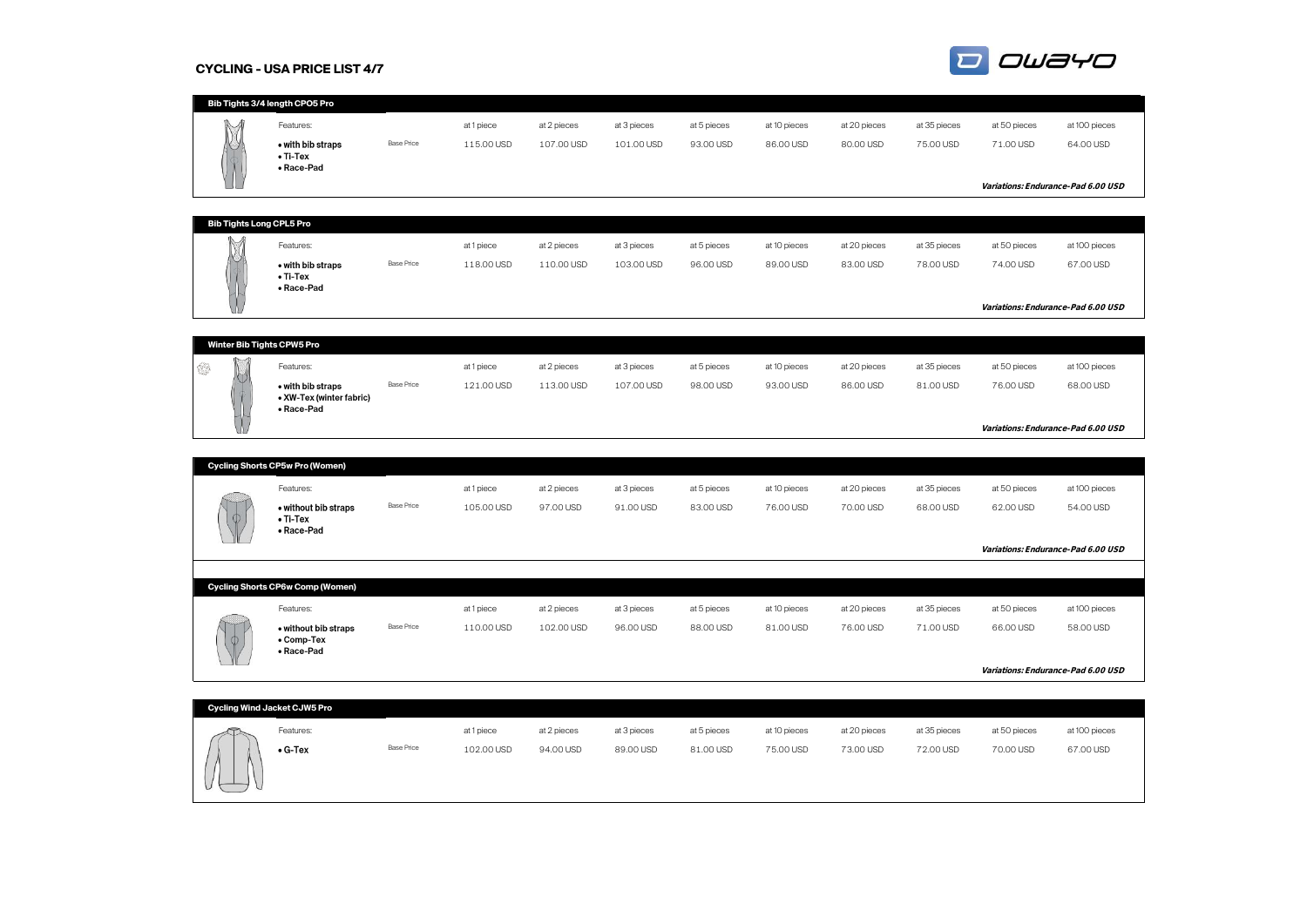#### **CYCLING - USA PRICE LIST 5/7**

• with mesh ventilation



| Cycling Wind Vest without Ventilation CVW5 Pro |                   |            |             |             |             |              |              |              |              |               |
|------------------------------------------------|-------------------|------------|-------------|-------------|-------------|--------------|--------------|--------------|--------------|---------------|
| Features:                                      |                   | at 1 piece | at 2 pieces | at 3 pieces | at 5 pieces | at 10 pieces | at 20 pieces | at 35 pieces | at 50 pieces | at 100 pieces |
| $\bullet$ G-Tex<br>• without mesh ventilation  | <b>Base Price</b> | 94.00 USD  | 85.00 USD   | 79.00 USD   | 72.00 USD   | 64.00 USD    | 63.00 USD    | 61.00 USD    | 59.00 USD    | 57.00 USD     |
|                                                |                   |            |             |             |             |              |              |              |              |               |
| Cycling Wind Vest with Ventilation CVW5 Pro V  |                   |            |             |             |             |              |              |              |              |               |
| Features:                                      |                   | at 1 piece | at 2 pieces | at 3 pieces | at 5 pieces | at 10 pieces | at 20 pieces | at 35 pieces | at 50 pieces | at 100 pieces |
| $\bullet$ G-Tex                                | <b>Base Price</b> | 97.00 USD  | 89.00 USD   | 83.00 USD   | 75.00 USD   | 67.00 USD    | 66,00 USD    | 65.00 USD    | 62.00 USD    | 60.00 USD     |

|                            | Cycling Softshell Jacket CJS5 Pro            |                   |            |             |             |             |              |              |              |              |               |  |  |  |
|----------------------------|----------------------------------------------|-------------------|------------|-------------|-------------|-------------|--------------|--------------|--------------|--------------|---------------|--|--|--|
|                            |                                              |                   |            |             |             |             |              |              |              |              |               |  |  |  |
| $\sim$                     | Features:                                    |                   | at 1 piece | at 2 pieces | at 3 pieces | at 5 pieces | at 10 pieces | at 20 pieces | at 35 pieces | at 50 pieces | at 100 pieces |  |  |  |
| $\mathbb{N}$<br>$\sqrt{2}$ | • Long sleeve<br>• Wind Stopper fabric, soft | <b>Base Price</b> | 140.00 USD | 133.00 USD  | 126.00 USD  | 121.00 USD  | 116.00 USD   | 116.00 USD   | 112.00 USD   | 106,00 USD   | 101.00 USD    |  |  |  |

| <b>CVS5 Pro Cycling Softshell Vest</b> |                                             |                   |            |             |             |             |              |              |              |              |               |  |  |
|----------------------------------------|---------------------------------------------|-------------------|------------|-------------|-------------|-------------|--------------|--------------|--------------|--------------|---------------|--|--|
| $\sim$<br>⌒                            | Features:                                   |                   | at 1 piece | at 2 pieces | at 3 pieces | at 5 pieces | at 10 pieces | at 20 pieces | at 35 pieces | at 50 pieces | at 100 pieces |  |  |
| _____                                  | • Sleeveless<br>• Wind Stopper fabric, soft | <b>Base Price</b> | 130.00 USD | 122.00 USD  | 116.00 USD  | 108.00 USD  | 103.00 USD   | 102.00 USD   | 101.00 USD   | 96.00 USD    | 92.00 USD     |  |  |

| <b>Skinsuit CT7 Epic Short sleeve</b>            |                   |            |             |             |             |              |              |              |                                                    |               |
|--------------------------------------------------|-------------------|------------|-------------|-------------|-------------|--------------|--------------|--------------|----------------------------------------------------|---------------|
| Features:                                        |                   | at 1 piece | at 2 pieces | at 3 pieces | at 5 pieces | at 10 pieces | at 20 pieces | at 35 pieces | at 50 pieces                                       | at 100 pieces |
| • Short sleeve<br>• Race-Pad<br>$\bullet$ Ti-Tex | <b>Base Price</b> | 129.00 USD | 121.00 USD  | 115.00 USD  | 107.00 USD  | 100.00 USD   | 92.00 USD    | 87.00 USD    | 80.00 USD<br>Variations: with mini-pocket 4.00 USD | 73.00 USD     |
|                                                  |                   |            |             |             |             |              |              |              |                                                    |               |
| <b>Skinsuit CTL7 Epic Long sleeve</b>            |                   |            |             |             |             |              |              |              |                                                    |               |
| Features:                                        |                   | at 1 piece | at 2 pieces | at 3 pieces | at 5 pieces | at 10 pieces | at 20 pieces | at 35 pieces | at 50 pieces                                       | at 100 pieces |
| • Long sleeve<br>• Race-Pad<br>$\bullet$ Ti-Tex  | <b>Base Price</b> | 135.00 USD | 127.00 USD  | 121.00 USD  | 112.00 USD  | 106.00 USD   | 98.00 USD    | 92.00 USD    | 85.00 USD                                          | 78.00 USD     |
|                                                  |                   |            |             |             |             |              |              |              | Variations: with mini-pocket 4.00 USD              |               |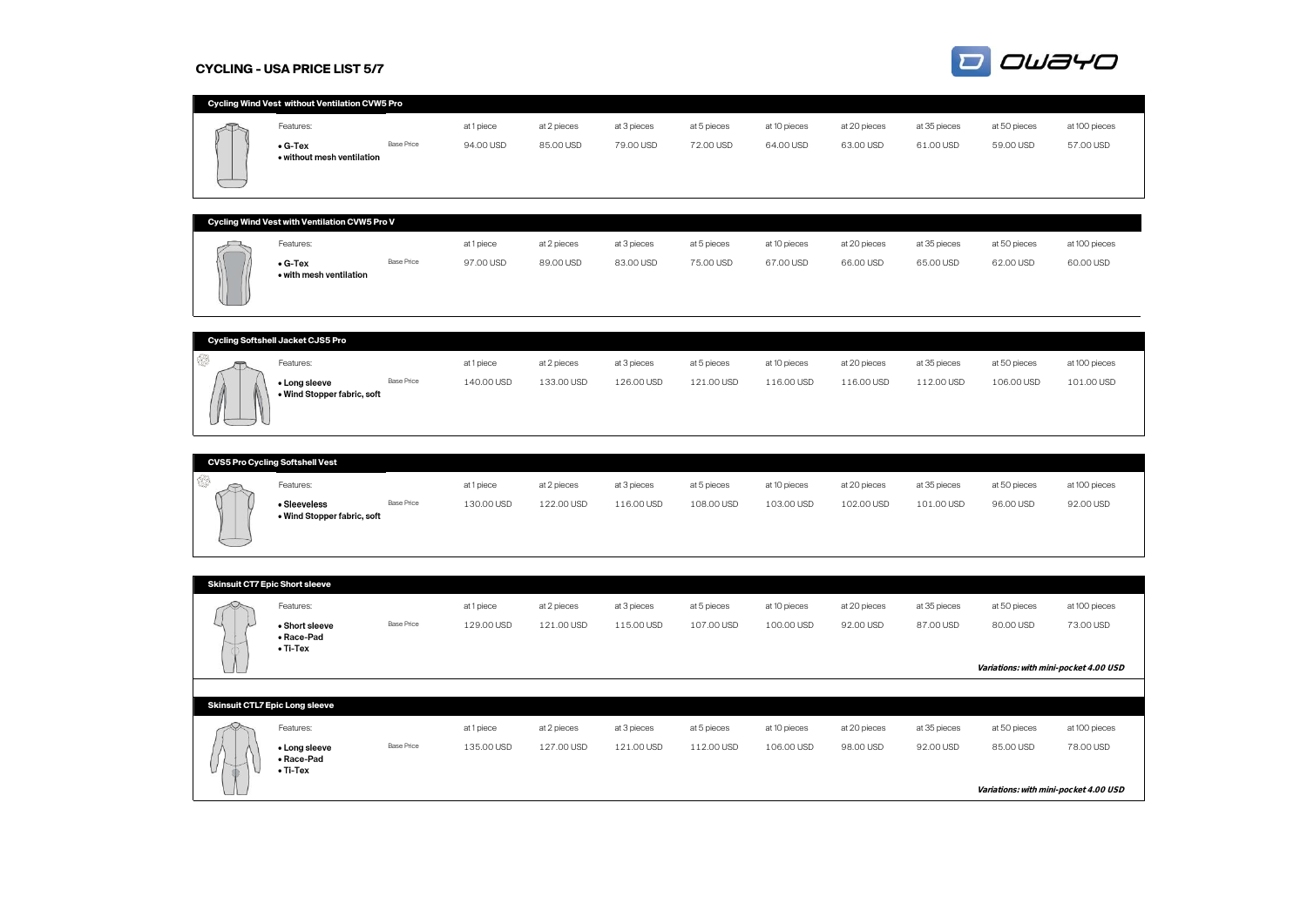# **CYCLING - USA PRICE LIST 6/7**



|  | Arm Warmers CAA5 Pro |                   |           |            |            |            |             |             |             |             |              |
|--|----------------------|-------------------|-----------|------------|------------|------------|-------------|-------------|-------------|-------------|--------------|
|  | Features:            |                   | at 1 pair | at 2 pairs | at 3 pairs | at 5 pairs | at 10 pairs | at 20 pairs | at 35 pairs | at 50 pairs | at 100 pairs |
|  | $\bullet$ Ti-Tex     | <b>Base Price</b> | 27.00 USD | 26.00 USD  | 25.00 USD  | 23.00 USD  | 21.00 USD   | 18.00 USD   | 18.00 USD   | 16.50 USD   | 15.00 USD    |

| Arm Warmers Winter CAAW5 Pro |                          |                   |           |            |            |            |             |             |             |             |              |  |  |  |
|------------------------------|--------------------------|-------------------|-----------|------------|------------|------------|-------------|-------------|-------------|-------------|--------------|--|--|--|
| €                            | Features:                |                   | at 1 pair | at 2 pairs | at 3 pairs | at 5 pairs | at 10 pairs | at 20 pairs | at 35 pairs | at 50 pairs | at 100 pairs |  |  |  |
|                              | • XW-Tex (winter fabric) | <b>Base Price</b> | 30.00 USD | 29.00 USD  | 27.00 USD  | 25.00 USD  | 23.00 USD   | 20.00 USD   | 20.00 USD   | 18.50 USD   | 17.50 USD    |  |  |  |
|                              |                          |                   |           |            |            |            |             |             |             |             |              |  |  |  |
|                              |                          |                   |           |            |            |            |             |             |             |             |              |  |  |  |

| <b>Leg Warmer CAL5 Pro</b> |                  |                   |           |            |            |            |             |             |             |             |                                                         |
|----------------------------|------------------|-------------------|-----------|------------|------------|------------|-------------|-------------|-------------|-------------|---------------------------------------------------------|
| $\overline{\phantom{m}}$   | Features:        |                   | at 1 pair | at 2 pairs | at 3 pairs | at 5 pairs | at 10 pairs | at 20 pairs | at 35 pairs | at 50 pairs | at 100 pairs                                            |
| $\left( \right)$<br>JU     | $\bullet$ Ti-Tex | <b>Base Price</b> | 32.00 USD | 31.00 USD  | 29.00 USD  | 28.00 USD  | 25.00 USD   | 22.00 USD   | 22.00 USD   | 20.00 USD   | 18.00 USD<br>Variations: with reflector piping 2.50 USD |

|               | Leg Warmer Winter CALW5 Pro |                   |           |            |            |            |             |             |             |                                            |              |  |  |  |
|---------------|-----------------------------|-------------------|-----------|------------|------------|------------|-------------|-------------|-------------|--------------------------------------------|--------------|--|--|--|
| $\overline{}$ | Features:                   |                   | at 1 pair | at 2 pairs | at 3 pairs | at 5 pairs | at 10 pairs | at 20 pairs | at 35 pairs | at 50 pairs                                | at 100 pairs |  |  |  |
| $\mathbb{I}$  | • XW-Tex (winter fabric)    | <b>Base Price</b> | 34.00 USD | 34.00 USD  | 32.00 USD  | 30.00 USD  | 28.00 USD   | 24.00 USD   | 24.00 USD   | 22.00 USD                                  | 20.00 USD    |  |  |  |
|               |                             |                   |           |            |            |            |             |             |             |                                            |              |  |  |  |
| V             |                             |                   |           |            |            |            |             |             |             | Variations: with reflector piping 2.50 USD |              |  |  |  |

| <b>Knee Warmers CAKE5 Pro</b> |                  |                   |           |            |            |            |             |             |             |             |              |
|-------------------------------|------------------|-------------------|-----------|------------|------------|------------|-------------|-------------|-------------|-------------|--------------|
| —<br>$\sim$                   | Features:        |                   | at 1 pair | at 2 pairs | at 3 pairs | at 5 pairs | at 10 pairs | at 20 pairs | at 35 pairs | at 50 pairs | at 100 pairs |
| └                             | $\bullet$ Ti-Tex | <b>Base Price</b> | 27.00 USD | 26.00 USD  | 25.00 USD  | 23.00 USD  | 21.00 USD   | 18.00 USD   | 18.00 USD   | 16.50 USD   | 15.50 USD    |

| Knee Warmers Winter CAKEW5 Pro       |                          |                   |           |            |            |            |             |             |             |             |              |
|--------------------------------------|--------------------------|-------------------|-----------|------------|------------|------------|-------------|-------------|-------------|-------------|--------------|
| $\overline{\phantom{0}}$<br>$\equiv$ | Features:                |                   | at 1 pair | at 2 pairs | at 3 pairs | at 5 pairs | at 10 pairs | at 20 pairs | at 35 pairs | at 50 pairs | at 100 pairs |
|                                      | • XW-Tex (winter fabric) | <b>Base Price</b> | 30.00 USD | 29.00 USD  | 27.00 USD  | 25.00 USD  | 23.00 USD   | 21.00 USD   | 21.00 USD   | 18.50 USD   | 17.50 USD    |